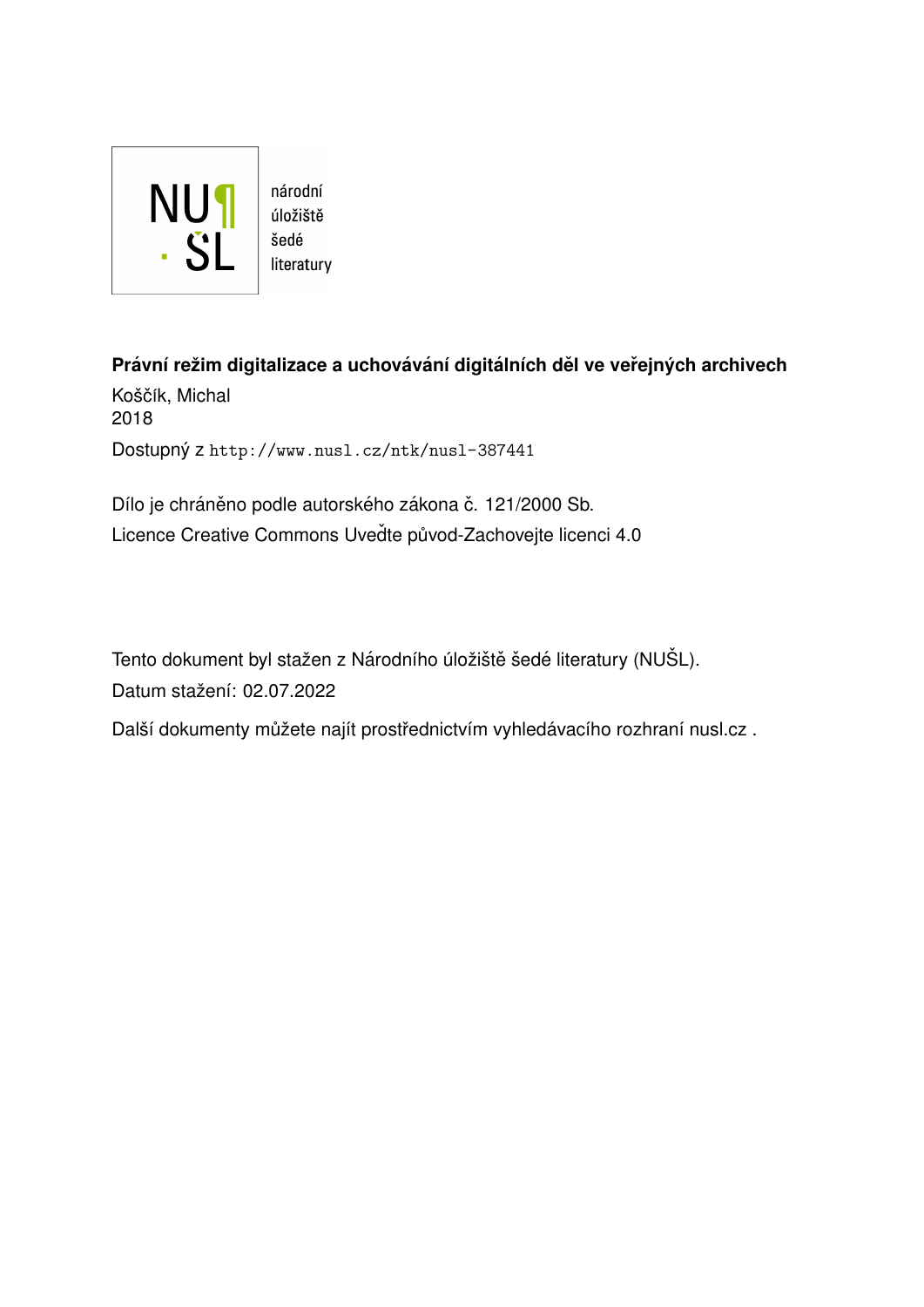## MUNI I A W

## **Digitising and digital archiving in public repositories – legal perspective**

This presentation is licensed under the Creative Commons: [CC-BY-SA-4.0,](https://creativecommons.org/licenses/by-sa/4.0/) via <http://repozitar.techlib.cz/record/1295>

### **Michal Koščík**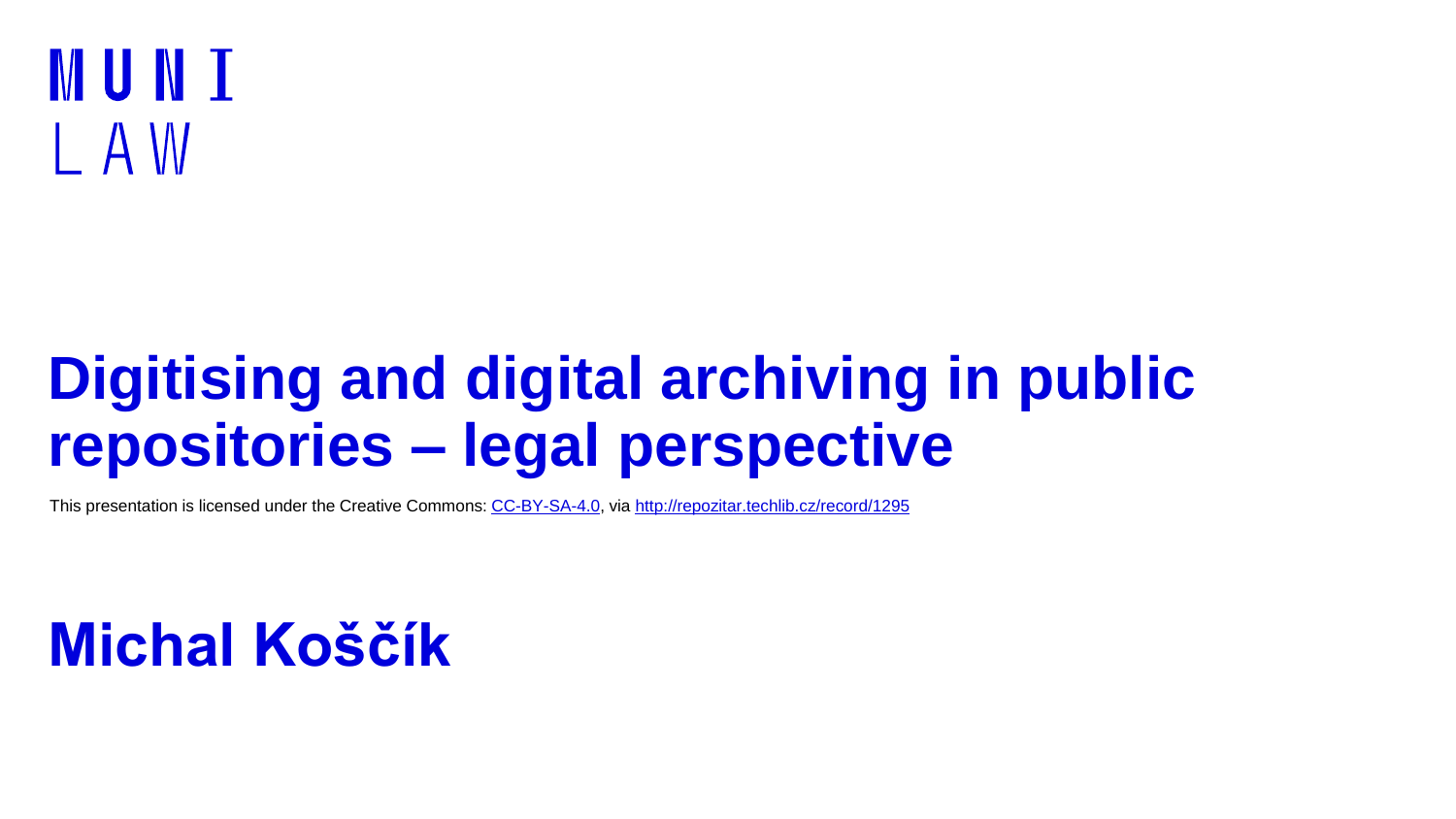## **Relevant Law**

#### Czech Copyright Act

- Implemented all of InfoSoc exceptions
- Including statutory licenses for public archives, libraries and CHI

IVI III N

A W

#### Czech Act on Libraries

- Defines library's collection
- Does not define, how a collection should be created

#### Act on non/periodical publications

• Legal deposit

#### Act on Archives

• Defines archive item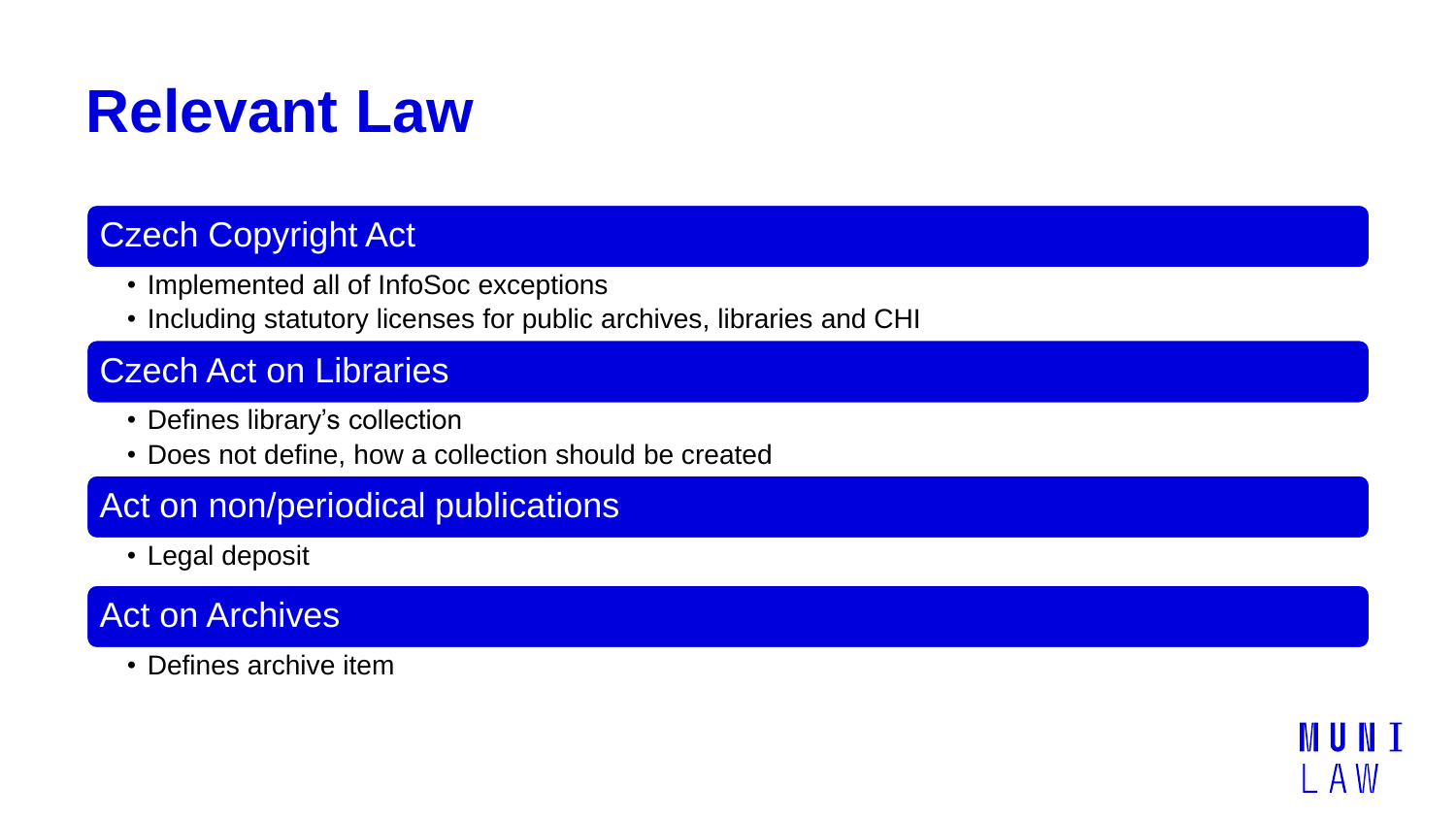## **Relevant questions**

#### How can one make a digital copy of a document

- Based on exception
- Based on license

#### How can one use a digital copy

- Making available to the public
- Transferring to other repositories and CHIs

### Copyright to new digital copy

• Does the CHI hold any right to the digitisation?

### Collective rights management

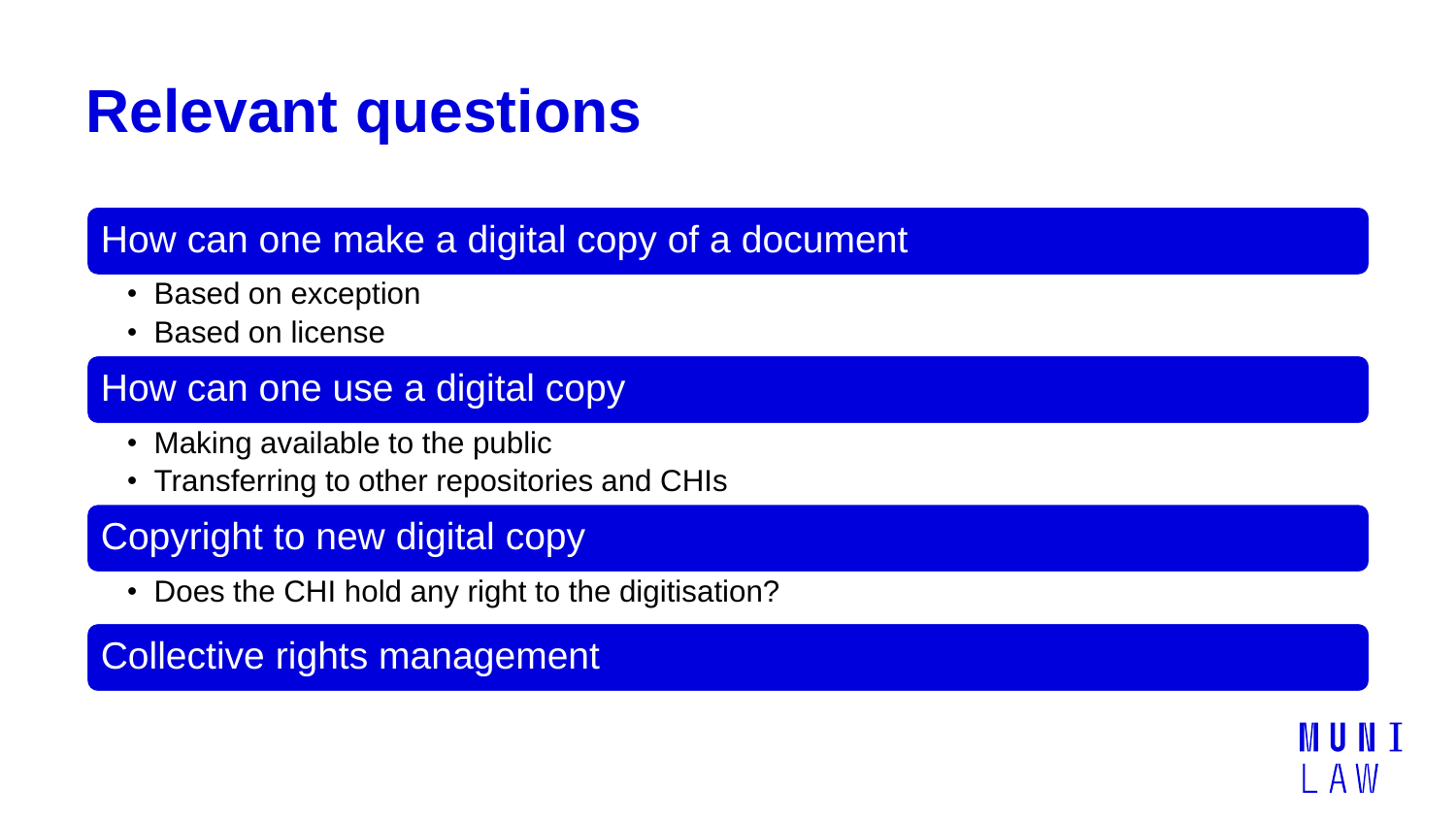

# **How to make a copy of a document**

With or without license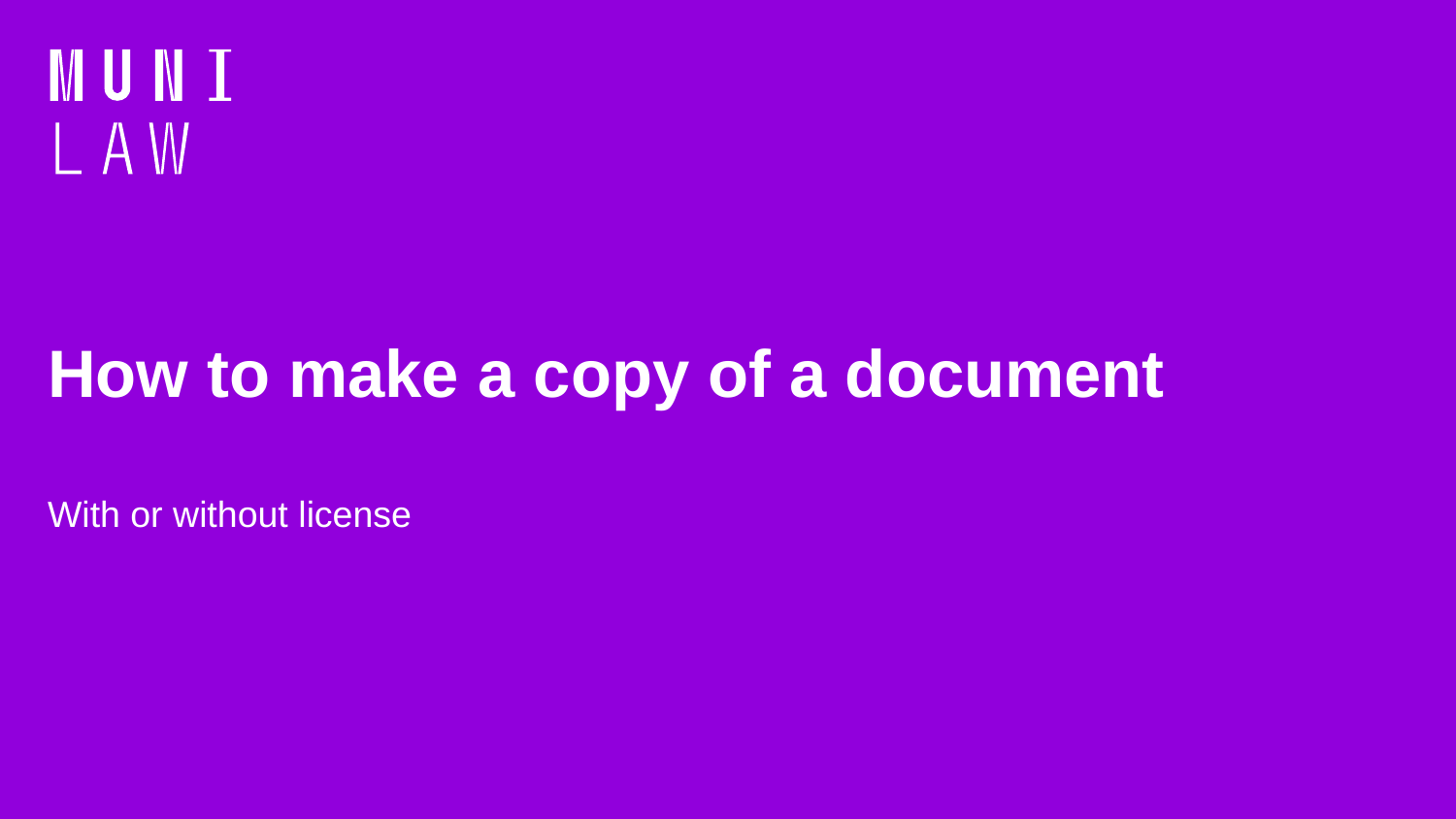# **Making a digital copy**

- ̶Exception in CAC §37
	- ̶ CHI or school may create a backup copy that does not serve direct or indirect commercial benefits for archiving purposes
- ̶This exception may relate to both print or digital copy.
- ̶The law does not put any criteria on the form or type of work (if it was published)
- ̶License is not needed for a copy
- ̶This can be used also for performance of an artist or audio, visual and audiovisual records and broadcasting rights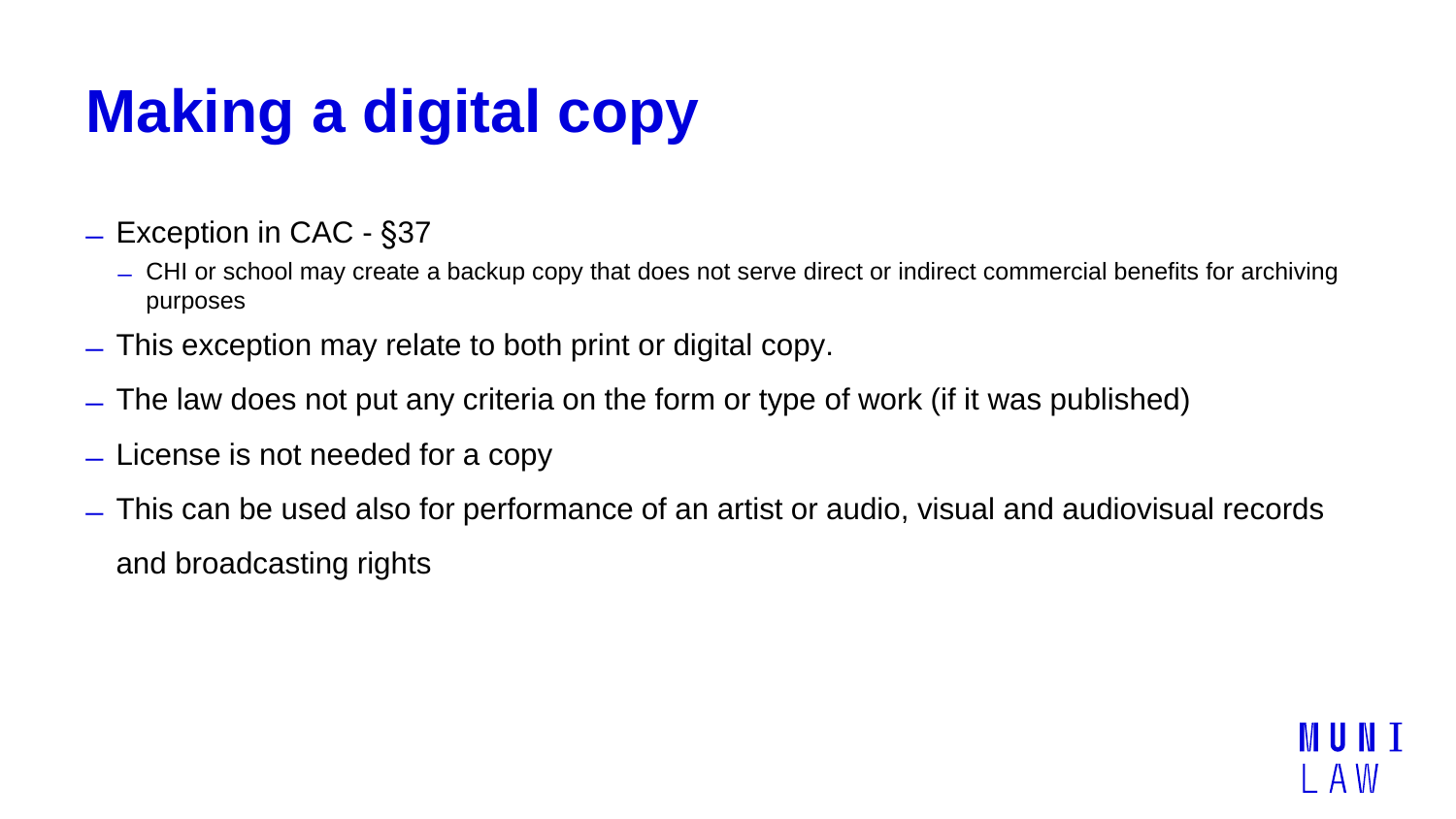### **However**

### ̶General clause

- ̶3 step test,
- ̶The work has to be published §29 odst. 2 aut.Z
- ̶Archiving exception is useless for sui generis databases
- ̶Right to make a copy does not mean a right to use the work

A W

̶Can be solved by a license or other statutory exception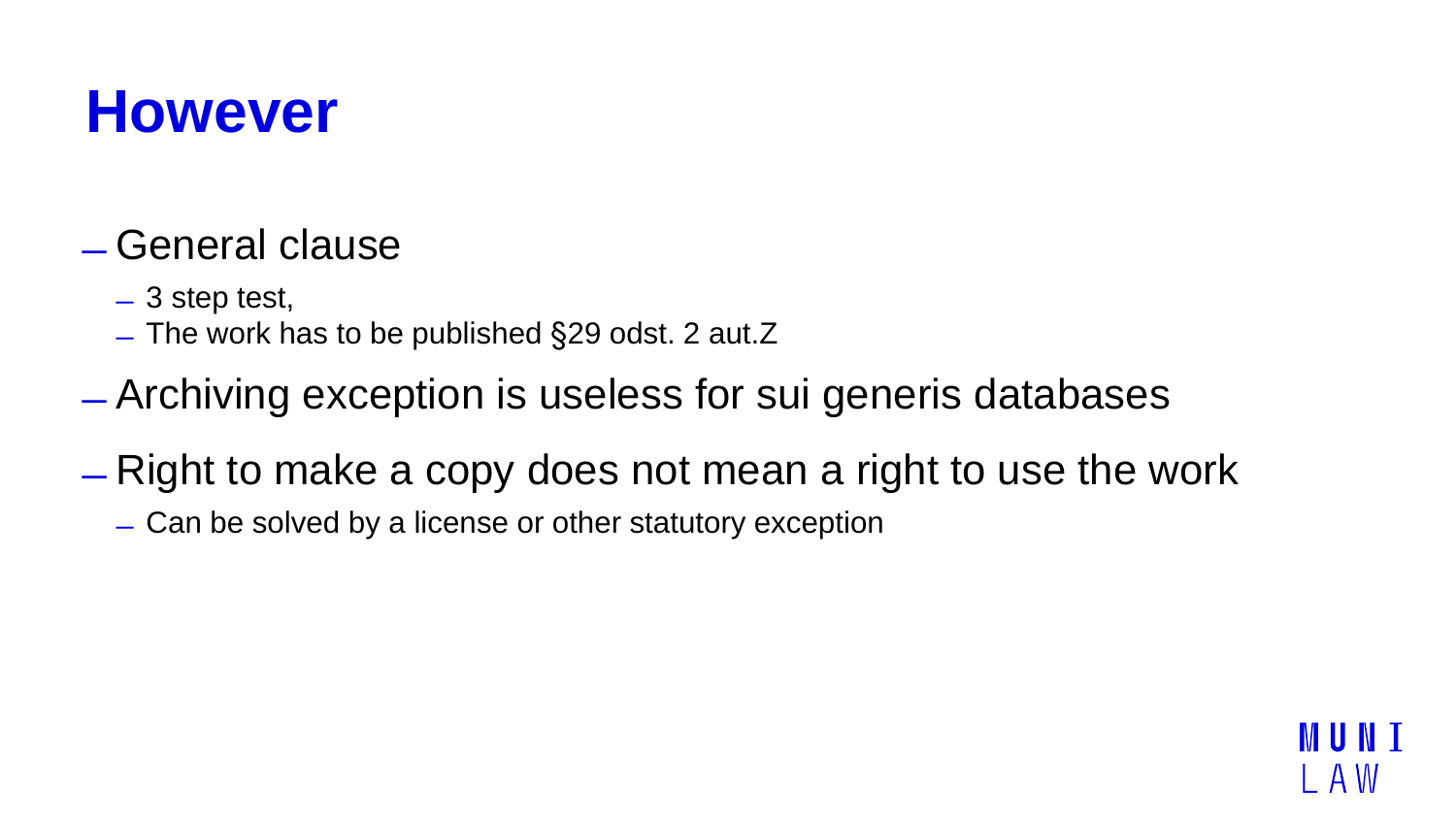

# **How to use a digital copy?**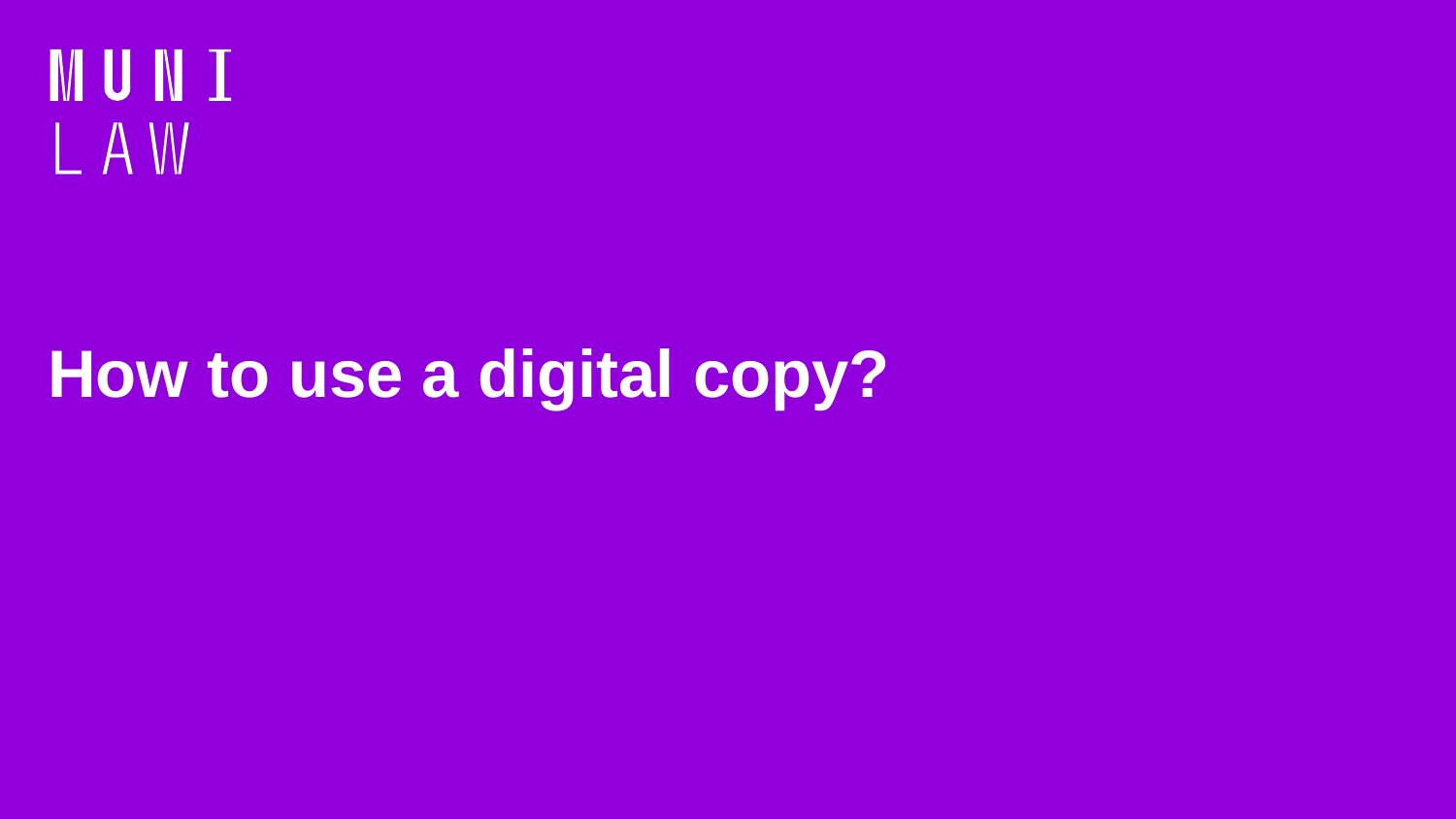## **§ 37 CAC three exceptions**

- ̶Lending a copy of a work that has been lost or damaged and cannot be replaced - the copy has to be "rightful"
- $-$ , Terminal  $/$ , on-site  $\ell$  display of copies of works, that are parts of the collection
	- ̶Only for private purposes and research Users are not allowed to make copies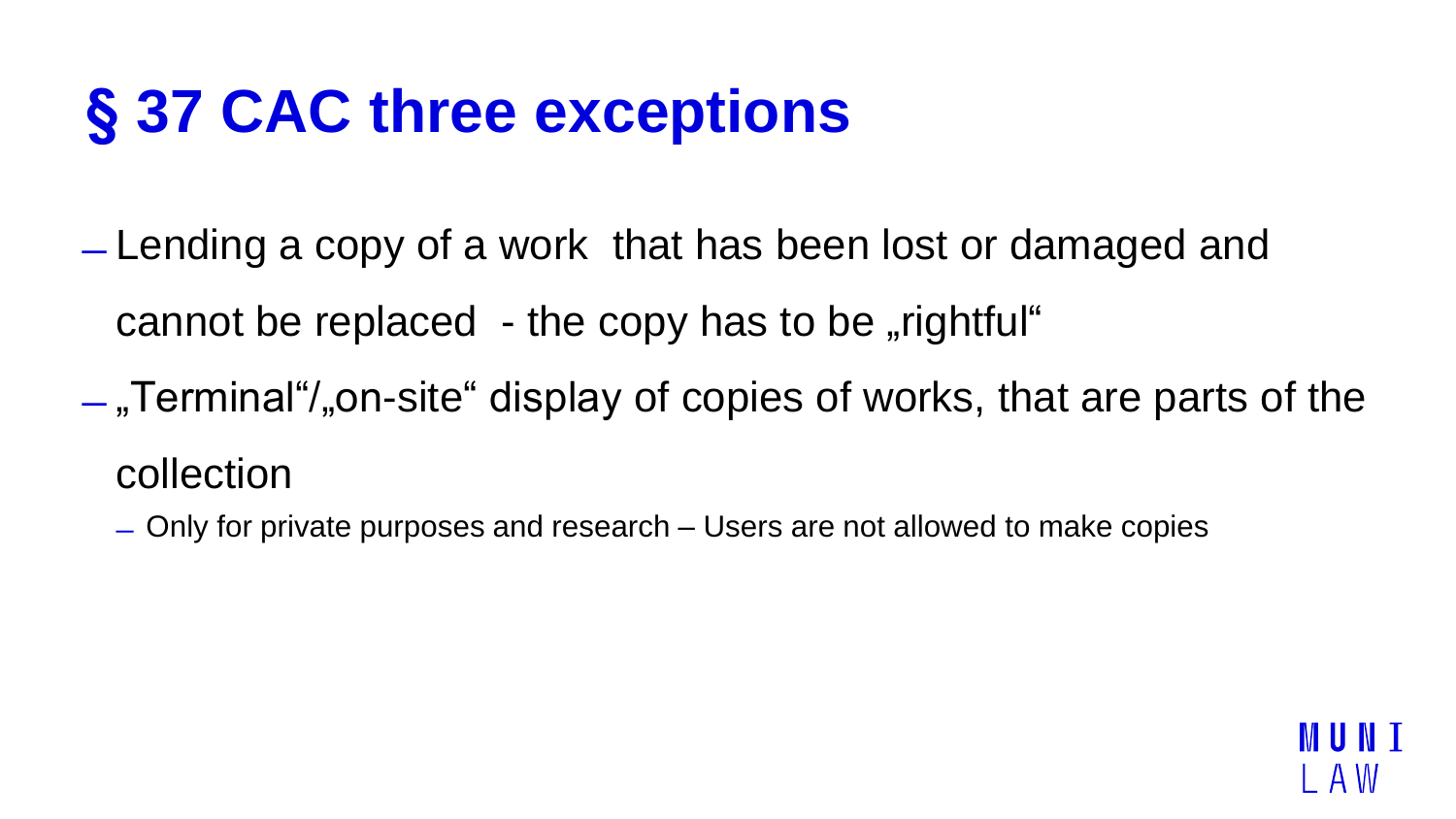## **Orphan works exception §37a**

- ̶Library and Archive can digitize and use the Orphan work (even on-line)
- ̶Under a condition, that this is already the part of its collections
	- ̶Again 3 step test
	- $-$  The work may be "unpublished"
	- ̶Also relates to databases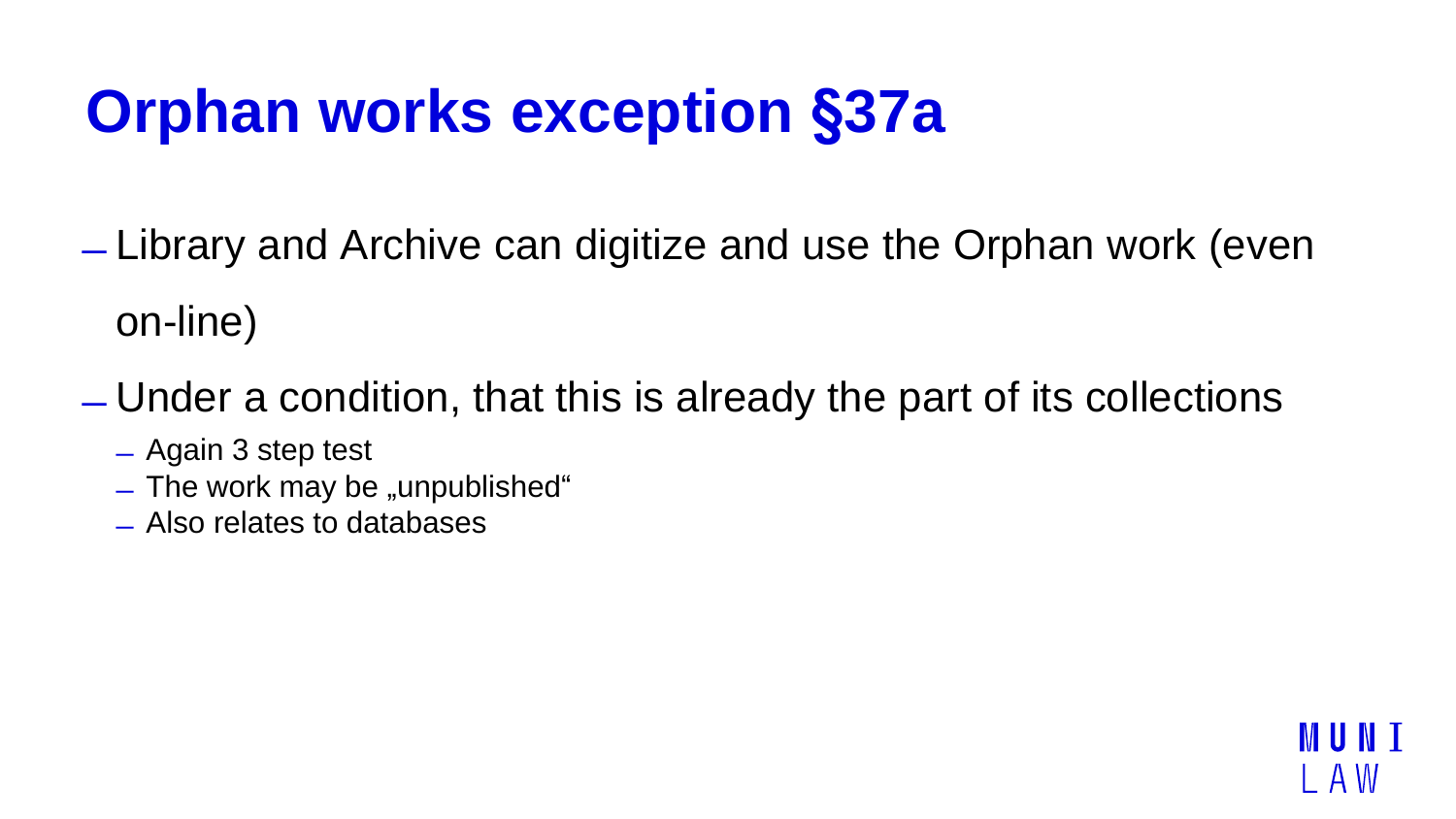## **Collective rights management**

- ̶Orphan works are subject to collective rights management
- ̶See : Kolektivní správa k paměťovým institucím-
	- ̶Lucie Straková NUŠL 2017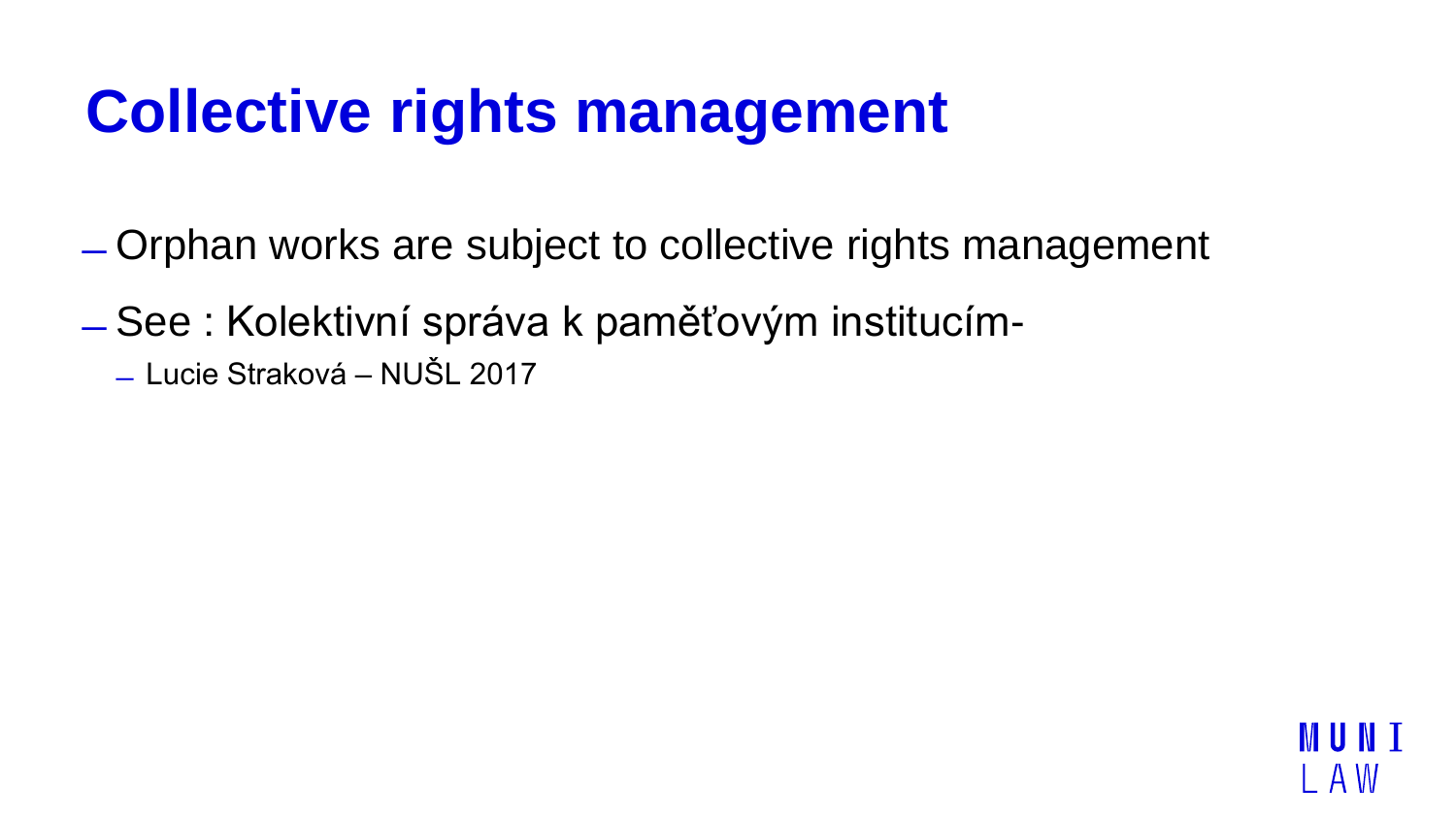

## **…… Now the difficulut part**

**Discussion**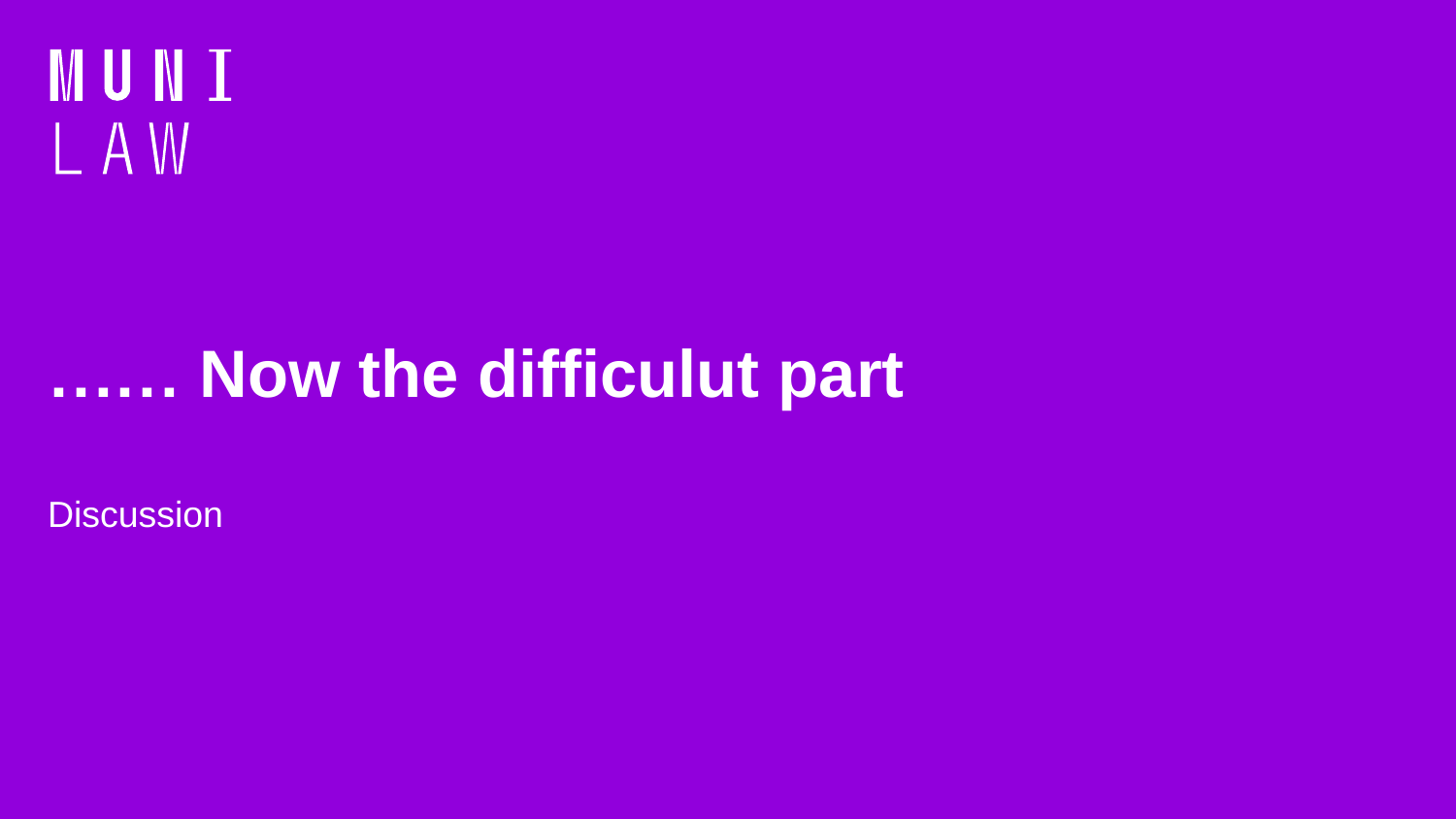## **Weak spots**

Regulation was drafted with Analogue to Digital in mind

### Does not explicitely adress digital to digital

• How can a CHI or library add a purely digital copy to its collections

IA W

• Is the access right enough to make a copy?

### Legal aspects of Digital to New digital or Other digital

• Moral rights issue

### Athorship of digitisation

• Is digitisation a new creative activity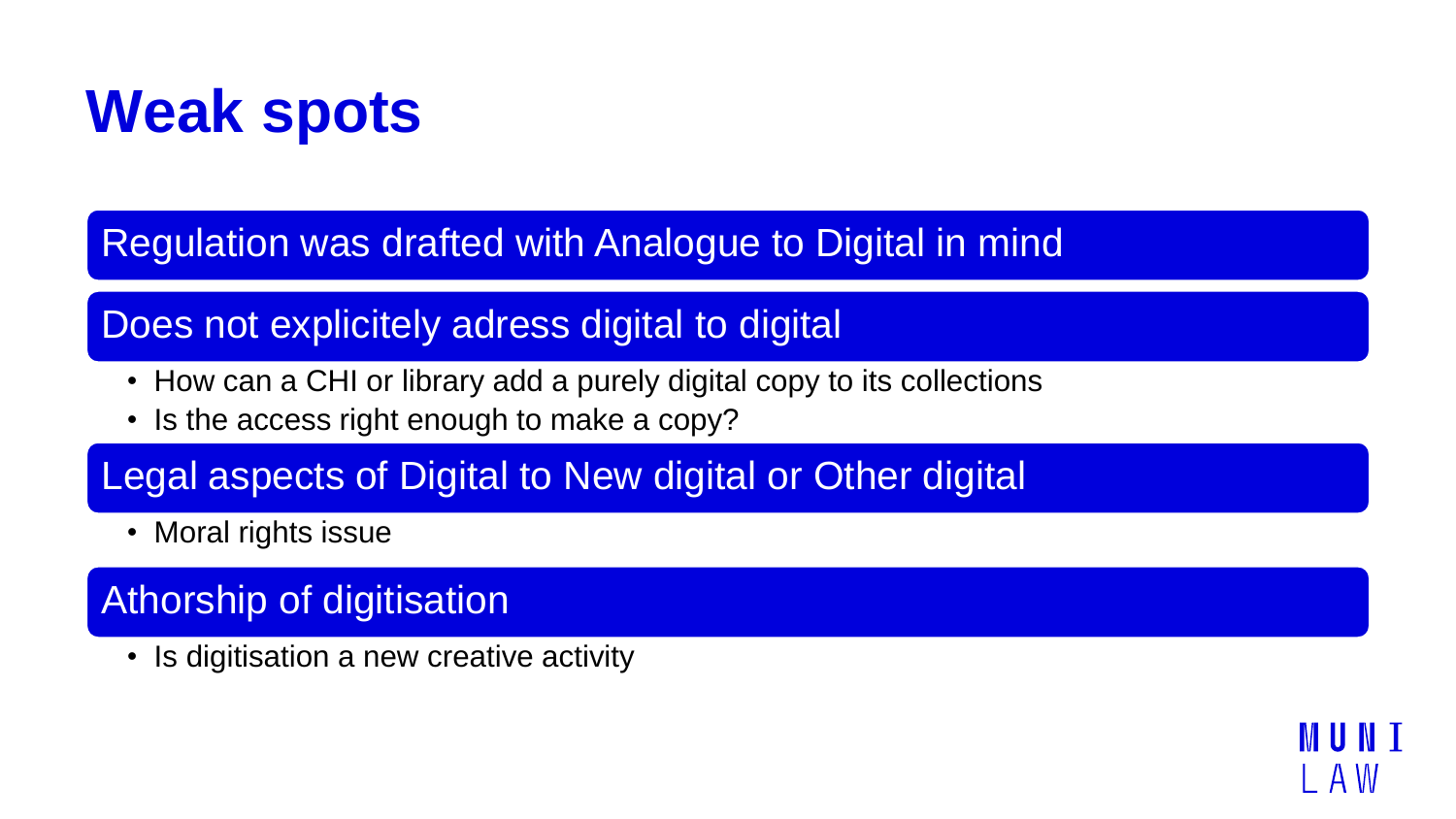## **The ultimate question: Adding digital content to the collection**

 $E$  Exceptions are related to "rightful copies" and "works that are

### parts of collection"

 $-$  How to make a website or piece of database a part of collection?

### ̶Posibilities

- ̶License
- ̶Creation
- ̶Use of archiving and preservation exception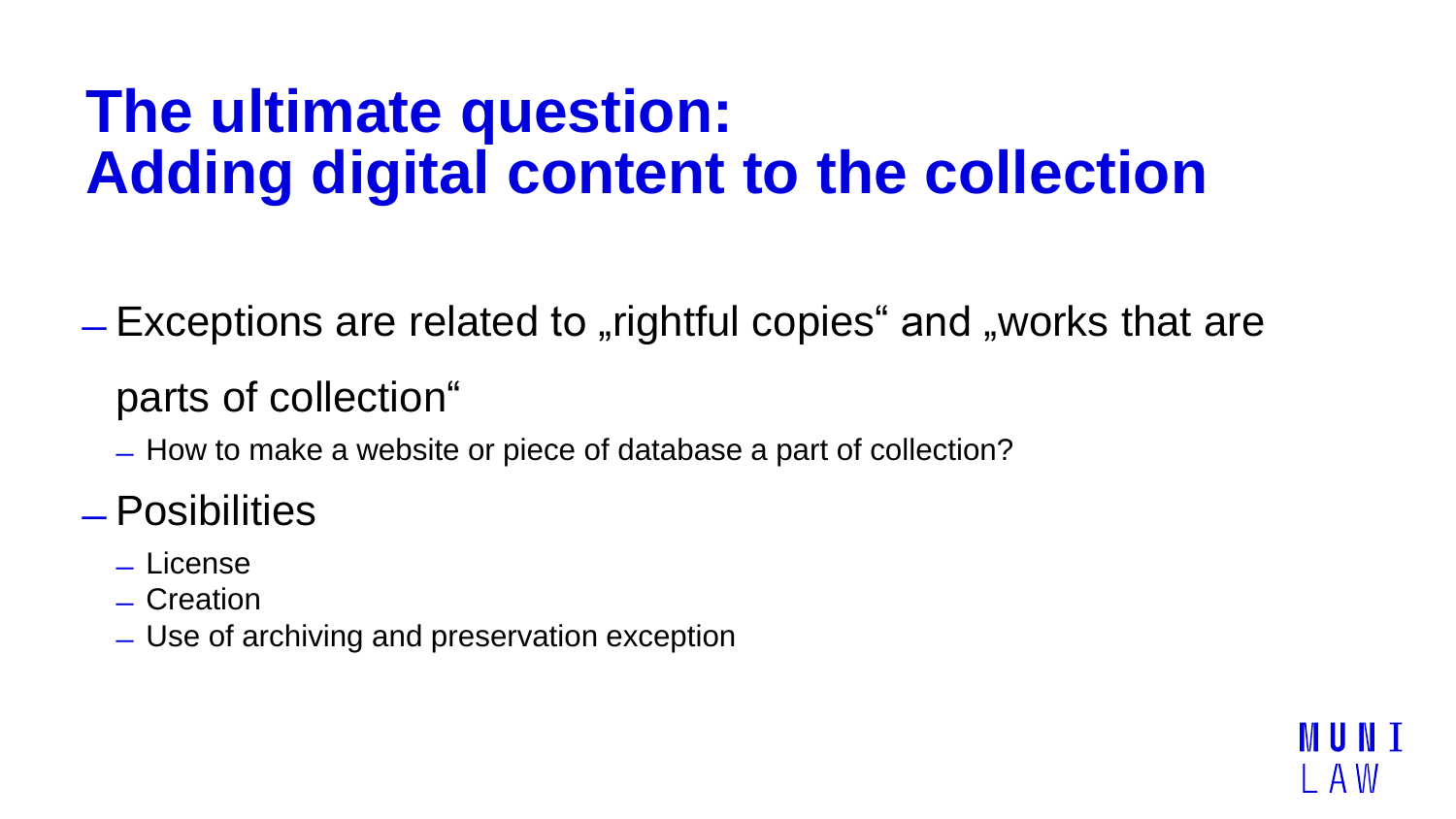### **Further research**

Can an individual take over the role of library or repository?